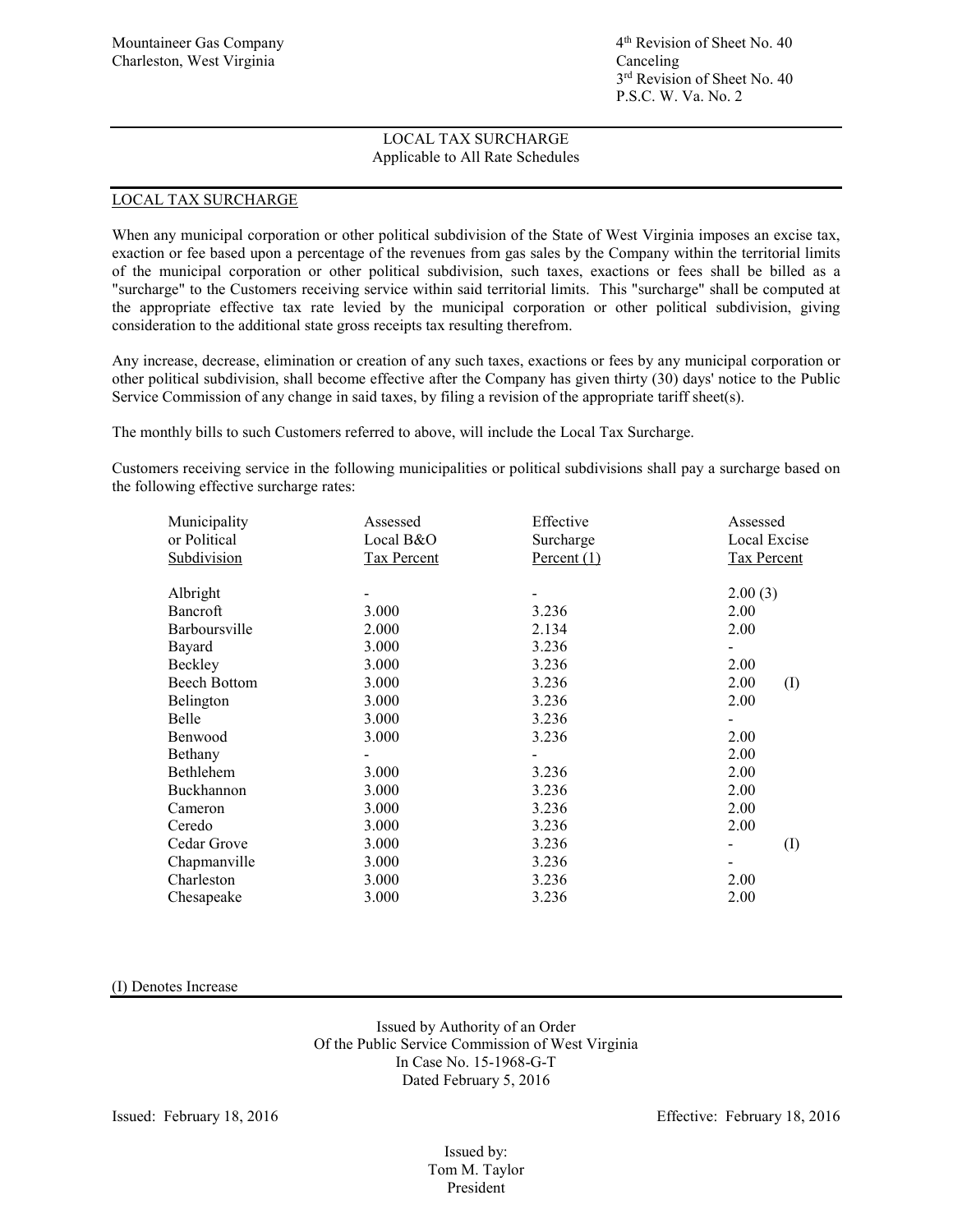12<sup>th</sup> Revision of Sheet No. 41 P.S.C. W. Va. No. 2

## LOCAL TAX SURCHARGE Applicable to All Rate Schedules

## LOCAL TAX SURCHARGE (continued)

| Municipality<br>or Political<br>Subdivision | Assessed<br>Local B&O<br><b>Tax Percent</b> | Effective<br>Surcharge<br>Percent $(1)$ | Assessed<br>Local Excise<br><b>Tax Percent</b> |     |
|---------------------------------------------|---------------------------------------------|-----------------------------------------|------------------------------------------------|-----|
| Chester                                     | 3.000(10)                                   | 3.000(10)                               | 2.00                                           |     |
| Clay                                        |                                             |                                         | 2.00                                           |     |
| Clearview                                   | 2.000                                       | 2.134                                   | $\overline{a}$                                 |     |
| Clendenin                                   | 2.000                                       | 2.134                                   | 2.00(5)                                        |     |
| Davis                                       | $\blacksquare$                              | $\overline{\phantom{a}}$                | 2.00                                           |     |
| Dunbar                                      | 3.000                                       | 3.236                                   | 2.00                                           |     |
| East Bank                                   | 3.000                                       | 3.236                                   | 2.00                                           |     |
| Elkins                                      | 3.000                                       | 3.236                                   | 2.00                                           |     |
| Elk Garden                                  | $\blacksquare$                              | $\frac{1}{2}$                           | 2.00                                           |     |
| Elizabeth                                   | $\overline{\phantom{a}}$                    | $\overline{\phantom{0}}$                | 2.00                                           |     |
| Fairview                                    |                                             |                                         | 2.00                                           |     |
| Fayetteville                                | 2.000                                       | 2.134                                   | 2.00                                           |     |
| Follansbee                                  | 1.587                                       | 1.686                                   | 2.00                                           |     |
| Fort Gay                                    | 2.000                                       | 2.134                                   | 2.00                                           |     |
| Gauley Bridge                               | 3.000                                       | 3.236                                   | 2.00                                           |     |
| Glasgow                                     | 3.000                                       | 3.236                                   | $\overline{\phantom{0}}$                       |     |
| Glen Dale                                   | 3.000                                       | 3.236                                   | 2.00                                           |     |
| Grantsville                                 | 3.000                                       | 3.236                                   | $\overline{\phantom{0}}$                       |     |
| Hambleton                                   | $\frac{1}{2}$                               | $\frac{1}{2}$                           | 2.00(4)                                        |     |
| Hamlin                                      |                                             |                                         | 2.00                                           |     |
| Henderson                                   | 0.250                                       | 0.262                                   | 2.00                                           |     |
| Hendricks                                   | $\frac{1}{2}$                               | $\overline{a}$                          | 2.00(2)                                        |     |
| Hinton                                      | 3.000                                       | 3.236                                   | 2.00                                           |     |
| Huntington                                  | 3.000                                       | 3.236                                   | 2.00                                           |     |
| Hurricane                                   | 1.750                                       | 1.862                                   | 2.00                                           | (1) |
| Huttonsville                                | $\blacksquare$                              | $\blacksquare$                          | 2.00                                           |     |
| Junior                                      | $\overline{\phantom{a}}$                    | $\blacksquare$                          | 2.00                                           |     |
| Kenova                                      | 3.000                                       | 3.236                                   | 2.00                                           |     |
| Kermit                                      | 3.000                                       | 3.236                                   | 2.00                                           |     |
| Keyser                                      | 3.000                                       | 3.236                                   | 2.00                                           |     |
| Kingwood                                    | $\blacksquare$                              | $\blacksquare$                          | 2.00                                           |     |
| Lester                                      | 3.000                                       | 3.236                                   | 2.00                                           |     |
| Lewisburg                                   | 3.000                                       | 3.236                                   | 2.00(9)                                        |     |
| Logan                                       | 3.000                                       | 3.236                                   | 2.00                                           |     |
| Mabscott                                    | 2.750                                       | 2.958                                   | 2.00                                           |     |
| Mannington                                  | $\blacksquare$                              | $\overline{\phantom{a}}$                | 2.00                                           |     |
|                                             |                                             |                                         |                                                |     |

(I) Denotes Increase

Issued by Authority of an Order Of the Public Service Commission of West Virginia In Case No. 17-1520-G-T Dated December 4, 2017

Issued: December 8, 2017 Effective: December 8, 2017

Issued by: Tom M. Taylor President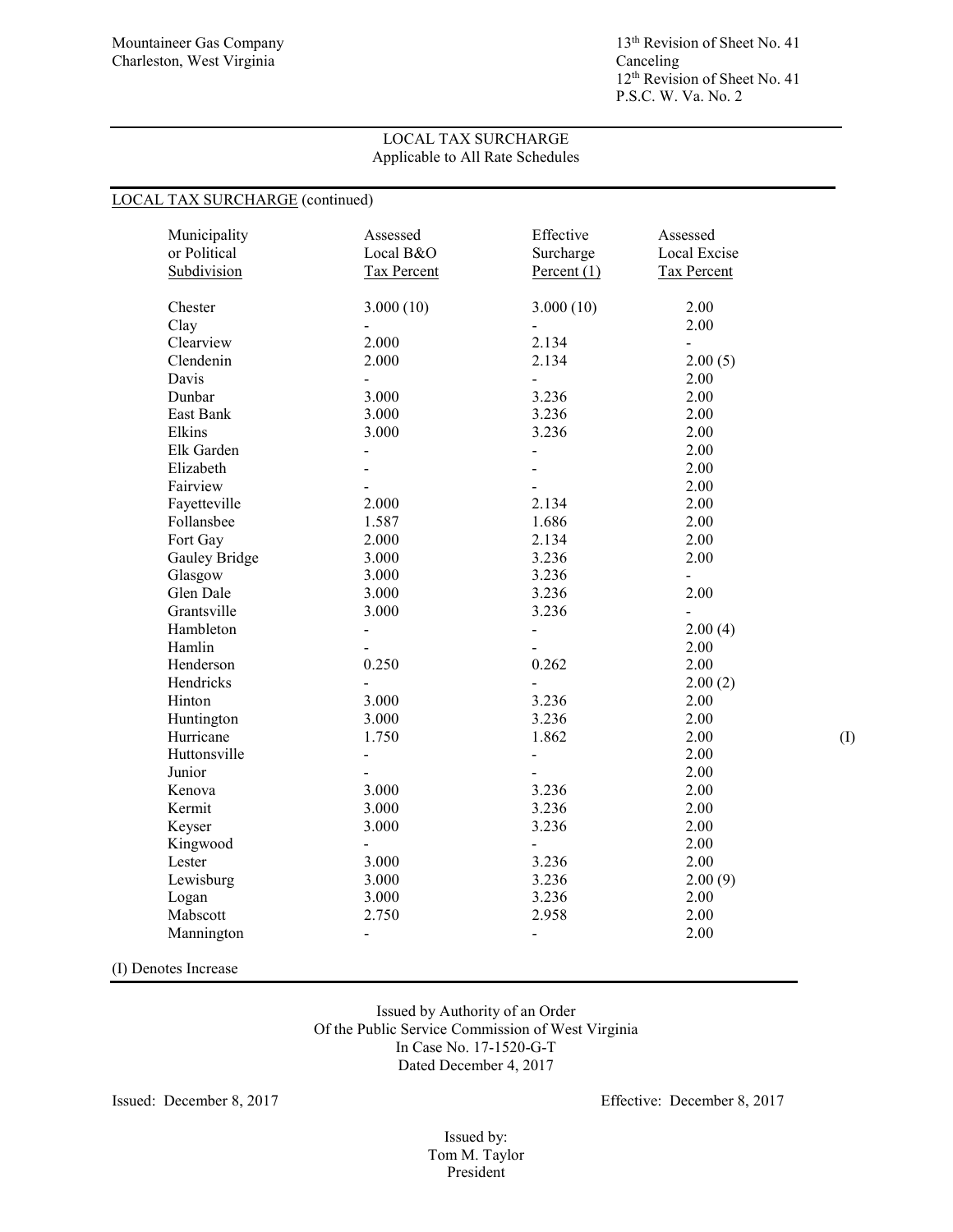# LOCAL TAX SURCHARGE (Continued)

| Municipality     | Assessed                 | Effective                | Assessed                 |
|------------------|--------------------------|--------------------------|--------------------------|
| Or Political     | Local B&O                | Surcharge                | Local Excise             |
| Subdivision      | Tax Percent              | Percent $(1)$            | Tax Percent              |
|                  |                          |                          |                          |
| Marmet           | 3.000                    | 3.236                    |                          |
| Martinsburg      | 3.000                    | 3.236                    | 2.00(6)                  |
| McMechen         | 3.000                    | 3.236                    | 2.00                     |
| Middlebourne     | $\overline{\phantom{a}}$ | $\overline{\phantom{a}}$ | 2.00                     |
| Mill Creek       |                          |                          | 2.00                     |
| Milton           | 2.000                    | 2.134                    | 2.00(8)                  |
| Mitchell Heights | 2.000                    | 2.134                    | 2.00                     |
| Moorefield       | $\blacksquare$           | $\overline{a}$           | 2.00                     |
| Moundsville      | 3.000                    | 3.236                    | 2.00                     |
| Mount Hope       | 2.000                    | 2.134                    | 2.00                     |
| Mullens          | 3.000                    | 3.236                    | 2.00                     |
| New Cumberland   | 3.000                    | 3.236                    | 2.00                     |
| New Martinsville | 3.000                    | 3.236                    | 2.00                     |
| Nitro            | 3.000                    | 3.236                    | 2.00                     |
| Oak Hill         | 2.330                    | 2.495                    | 2.00                     |
| Oceana           | 2.475                    | 2.655                    | 2.00                     |
| Parsons          | $\overline{\phantom{a}}$ | $\overline{\phantom{a}}$ | 2.00                     |
| Peterstown       | 0.750                    | 0.790                    | 2.00                     |
| Philippi         | 3.000                    | 3.236                    | 2.00                     |
| Piedmont         | 2.000                    | 2.134                    | $\overline{\phantom{0}}$ |
| Pineville        | 1.950                    | 2.080                    | 2.00                     |
| Poca             | 2.750                    | 2.958                    | 2.00                     |
| Pt. Pleasant     | 3.000                    | 3.236                    | 2.00                     |
| Princeton        | 3.000                    | 3.236                    | 2.00                     |
| Ravenswood       | 2.000                    | 2.134                    | 2.00                     |
| Reedy            | 1.500                    | 1.592                    | $\overline{a}$           |
| Ridgeley         | 2.350                    | 2.517                    | 2.00                     |
| Ripley           | 1.800                    | 1.917                    | 2.00                     |
| Ranson           | 3.000                    | 3.236                    | 2.00<br>(N)              |
| Ronceverte       | 3.000                    | 3.236                    | 2.00                     |
| Rowlesburg       | $\overline{\phantom{a}}$ | $\blacksquare$           | 2.00                     |
| Smithers         | 3.000                    | 3.236                    | 2.00                     |
| St. Albans       | 3.000                    | 3.236                    | 2.00                     |
| Sophia           | 2.650                    | 2.848                    | 2.00(7)                  |
| So. Charleston   | 2.000                    | 2.134                    | 2.00                     |
| Spencer          | 3.000                    | 3.236                    | 2.00                     |
|                  |                          |                          |                          |

(N) Indicates New Rates or Regulations

Issued by Authority of an Order Of the Public Service Commission of West Virginia In Case No. 20-0642-G-T Dated October 14, 2020

Issued: October 28, 2020 Effective: October 28, 2020

Issued by: Tom M. Taylor President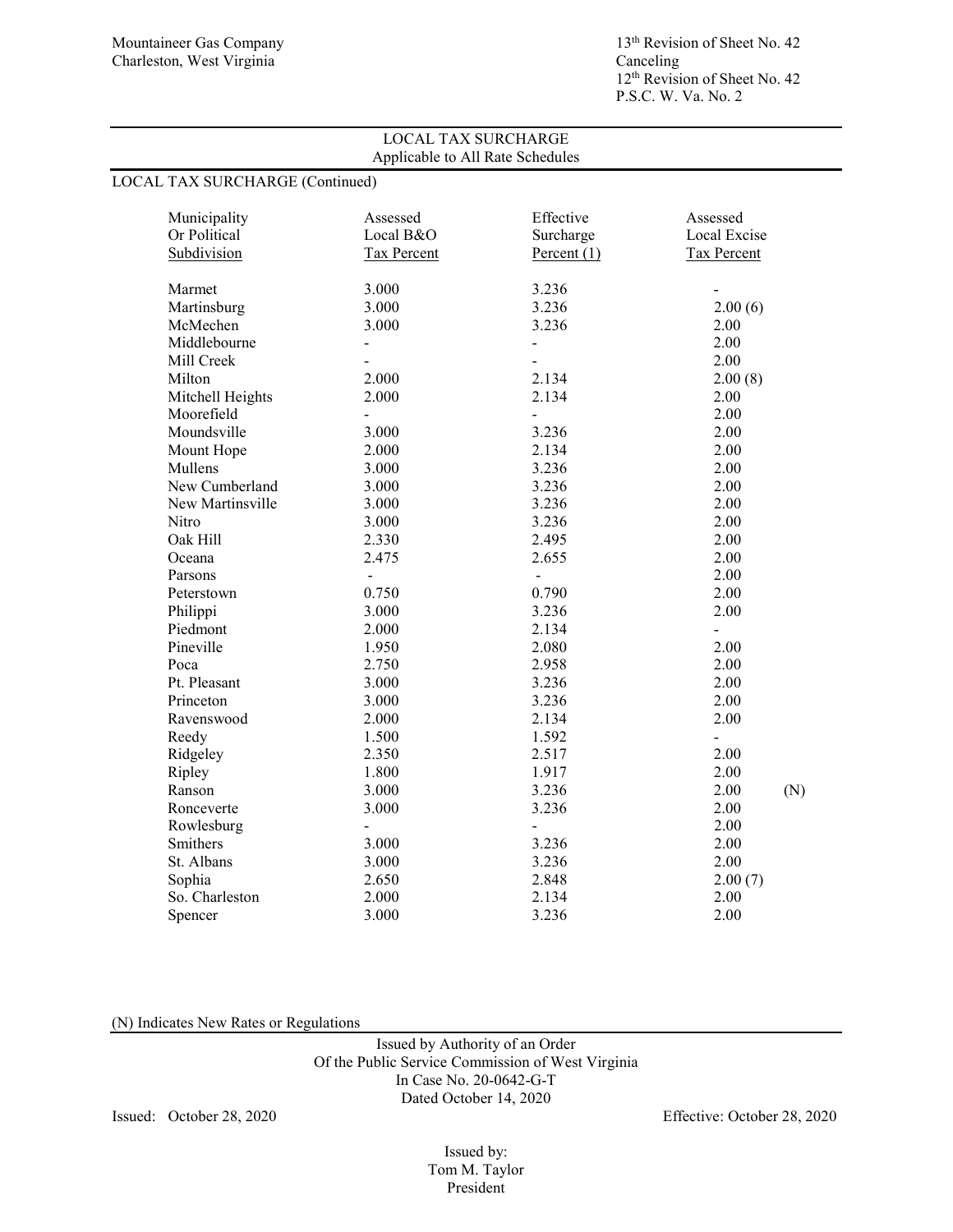## LOCAL TAX SURCHARGE (continued)

| Municipality<br>or Political<br>Subdivision | Assessed<br>Local B&O<br><b>Tax Percent</b> | Effective<br>Surcharge<br>Percent $(1)$ | Assessed<br>Local Excise<br><b>Tax Percent</b> |          |
|---------------------------------------------|---------------------------------------------|-----------------------------------------|------------------------------------------------|----------|
|                                             |                                             |                                         |                                                |          |
| Terra Alta                                  |                                             |                                         | 2.00                                           |          |
| Thomas                                      |                                             |                                         | 2.00                                           |          |
| Triadelphia                                 | 2.145                                       | 2.292                                   | 1.00                                           |          |
| Tunnelton                                   |                                             |                                         | 2.00                                           |          |
| Union                                       |                                             |                                         | 2.00                                           |          |
| Valley Grove                                | 3.000                                       | 3.236                                   | 2.00                                           |          |
| Weirton                                     | 3.000                                       | 3.236                                   | 2.00                                           |          |
| Wellsburg                                   | 2.050                                       | 2.189                                   | 2.00                                           | $\rm(I)$ |
| West Hamlin                                 |                                             |                                         | 2.00                                           |          |
| West Liberty                                |                                             |                                         | 2.00                                           |          |
| West Logan                                  | 2.500                                       | 2.682                                   | 2.00                                           |          |
| Weston                                      | 3.000                                       | 3.236                                   | 2.00                                           |          |
| Wheeling                                    | 3.000                                       | 3.236                                   | 2.00                                           |          |
| White Sulphur Springs                       | 3.000                                       | 3.236                                   | 2.00                                           |          |
| Williamson                                  | 3.000                                       | 3.236                                   | 2.00                                           |          |

## (1) Computed as follows:

Local Tax Rate (%)

---------------------------------------------------------- 100% - (State Tax Rate % + Local Tax Rate %)

Note: The State Tax Rate is 4.29%.

#### (2) Applies to maximum of \$20,000 per month/customer. Tax is not applicable to:

- Sales for resale
- Sales to government entities
- Nonrecurring charges

#### (3) Applies to maximum of \$20,000 per month/customer. Tax is not applicable to:

- Sales for resale
- Non-recurring charges
- (4) Tax is not applicable to:
	- Sales to government agencies (federal, state, county, local)

#### (I) Denotes Increased

Issued by Authority of an Order Of the Public Service Commission of West Virginia In Case No. 15-1968-G-T Dated February 5, 2016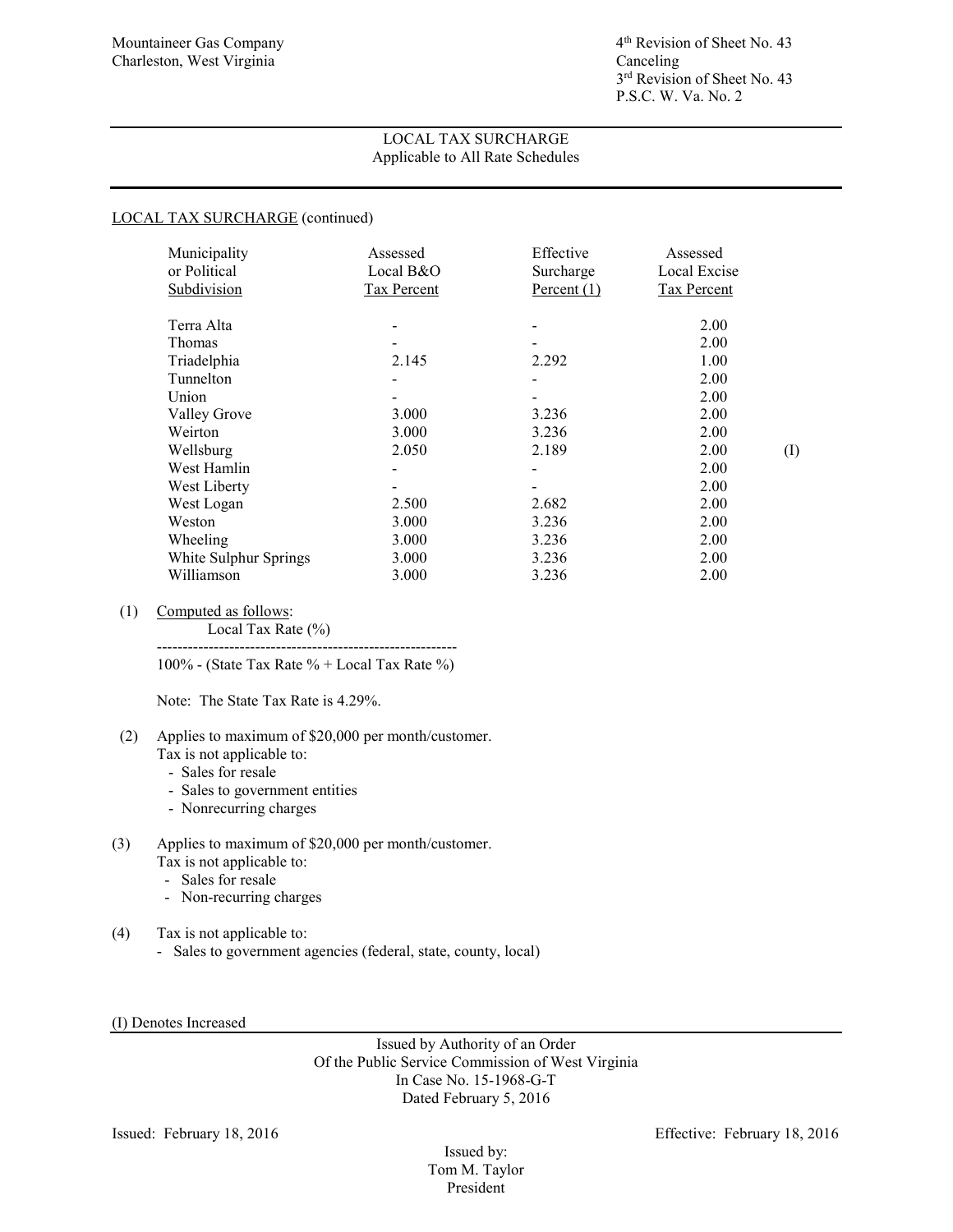## LOCAL TAX SURCHARGE (continued)

- (5) Tax is not applicable to:
	- Sales for resale
	- Sales to Town of Clendenin, Clendenin Volunteer Fire Department, and the Clendenin Water Works
	- Sales of tangible personal property such as appliances
	- Coin-operated telephone charges and calls to points outside Town of Clendenin
	- Nonrecurring charges
- (6) Tax is not applicable to:
	- Sales for resale
	- Sales to government entities
	- Sales of tangible personal property such as appliances
	- Coin-operated telephone charges and calls to points outside the City of Martinsburg
	- Nonrecurring charges

## (7) Tax is not applicable to:

- Sales for resale
- Sales to government entities
- Sales of tangible personal property such as appliances
- Coin-operated telephone charges and calls to points outside the Town of Sophia
- Nonrecurring charges
- (8) Tax is not applicable to:
	- Sales for resale
	- Sales to government entities
	- Nonrecurring charges
- (9) Tax is not applicable to:
	- Sales for resale
	- Sales to government entities
	- Nonrecurring charges
- (10) The Effective Surcharge Percent is the same as the Assessed Local B&O Tax Percent. (N)
	- Payments made to the municipality or political subdivision will be net of the State B&O tax.

(N) Denotes New  $\mathcal{L}_\mathcal{L} = \mathcal{L}_\mathcal{L} = \mathcal{L}_\mathcal{L} = \mathcal{L}_\mathcal{L} = \mathcal{L}_\mathcal{L} = \mathcal{L}_\mathcal{L} = \mathcal{L}_\mathcal{L} = \mathcal{L}_\mathcal{L} = \mathcal{L}_\mathcal{L} = \mathcal{L}_\mathcal{L} = \mathcal{L}_\mathcal{L} = \mathcal{L}_\mathcal{L} = \mathcal{L}_\mathcal{L} = \mathcal{L}_\mathcal{L} = \mathcal{L}_\mathcal{L} = \mathcal{L}_\mathcal{L} = \mathcal{L}_\mathcal{L}$ 

> Issued by Authority of an Order Of the Public Service Commission of West Virginia In Case No. 17-0820-G-T Dated July 19, 2017

Issued: July 31, 2017 Effective: July 19, 2017

Issued by: Tom M. Taylor President